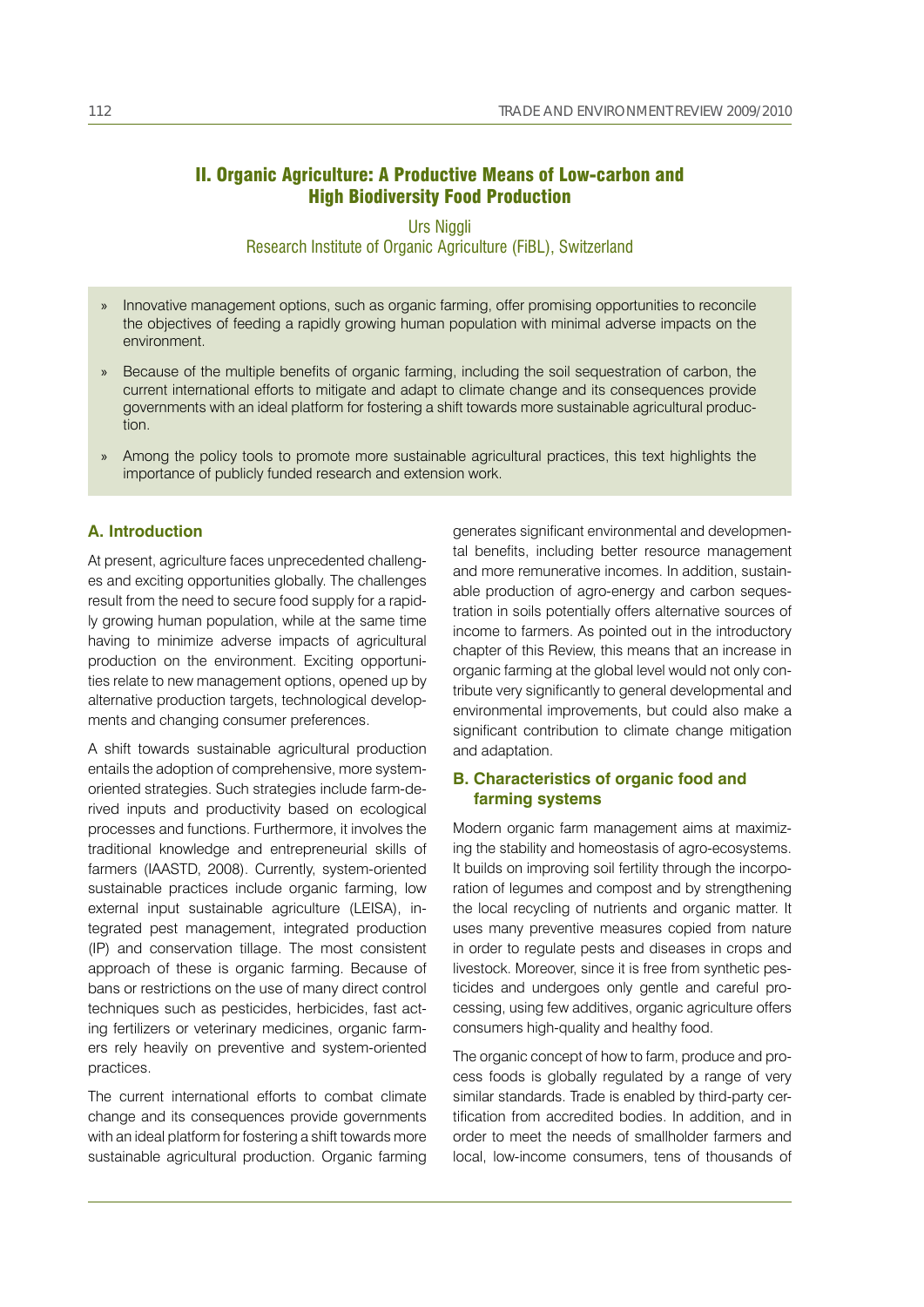farms in developing countries are engaged in participatory guarantee systems (PGS). Furthermore, a fast growing number of farmers in developing countries are considered non-certified organic. They deliberately use organic technologies that optimize nutrient flows, and use local resources such as native seeds and traditional knowledge, instead of synthetic chemical pesticides or fertilizers.

Organically farmed and third-party-certified land (including in-conversion areas) amounts to 32.2 million hectares or 0.64 per cent of total global agricultural land area. It is most advanced and widely practiced in European countries (e.g. the Alpine region), Scandinavia and in some Mediterranean countries (where it constitutes 5–15 per cent of the agricultural land area). In developing countries, permanent crops such as coffee, tea, cocoa, coco nuts and olives are increasingly produced according to organic standards in order to satisfy fast-changing consumer habits. The global market for certified organic products has grown to 33.7 billion euros (Willer and Kilcher, 2009).

## **C. Multifunctional characteristics of organic farming**

The unsustainable production of food, feed, fibre and fuel has strongly degraded global ecosystems and the services those systems provide for human survival (Millennium Ecosystem Assessment, 2005). Such ecosystem services include, for example:

- Provision of pure water,
- Recycling of organic matter and nutrients,
- Regulation of climate and weather events by fertile soils,
- Regulation of crop pests and diseases through biodiversity and natural enemies, and
- Pollination of crops by wild animals.

The pace of this degradation has not yet been halted or reversed, although sustainability has become the axiom of agricultural policy. The global loss of fertile soils, for example, is continuing at an annual rate of 10 million hectares (Pimentel et al., 1995). Consequently, an area close to the size of that under arable crop cultivation in Germany disappears by wind and water erosion every year, and is therefore lost for food production, due to unsustainable farming techniques.

No other form of agriculture and food production can claim to offer so many benefits to consumers and to provide such a bounty of public goods as organic farming and food systems. These claims are substantiated by scientific evidence (for a comprehensive

review of the literature, see Niggli et al., 2008b; UNC-TAD, 2006; Scialabba El Hage and Hattam, 2002; and Stolze et al., 2000). The most notable environmental advantages are summarized below.

### *1. Biodiversity*

Biodiversity is an important driver for the stability of agro-ecosystems (Altieri and Nicholls, 2006), and hence for a continuously stable supply of food. In organic agriculture, biodiversity is both a means and an end. As organic farmers cannot use synthetic substances (e.g. fertilizers, pesticides and chemicals), they depend on carefully restoring the natural ecological balance. At farm level, diversity is practised through various farm activities (e.g. by adding value through processing and direct marketing, or by combining farming with farm schools, visits and adult courses). In the fields, diversity is achieved by multiple crop rotations or agroforestry. Ultimately, organic farms cannot be operated in the long run simply by cultivation that focuses only on economically attractive crops.

The diversity of species on organic farms is predominantly the result of the very specific organic techniques of farmers, including banning the use of pesticides, herbicides and fast-release fertilizers. An organic farm becomes more successful in a diversified landscape where there are sufficient semi-natural landscape elements like hedgerows, fallow ruderal habitats and wildflower strips, which serve as natural means of controlling pests (Zehnder et al., 2007). Soil quality management (e.g. enrichment with compost), tillage practices (e.g. conservation tillage), crop rotation and intercropping are important additional measures, aimed at lowering the risk of pest and disease outbreaks. It is therefore in the economic interest of organic farmers to enhance diversity at all levels, because organic weed, pest and disease management would fail without high diversity.

Comparative biodiversity assessments on organic and conventional farms reveal a 30 per cent higher species diversity and a 50 per cent greater abundance of beneficial animals in organic fields (Bengtsson, Ahnstrom and Weibull, 2005; Hole et al., 2005). The higher biodiversity applies to many different taxonomic groups, including micro-organisms, earthworms, insects and birds (Hole et al., 2005). In regions where the number of organic farms has increased, the diversity and abundance of bees has grown considerably, which contributes to the pollination of crops and wild plants over larger areas (Rundlöf, Nilsson and Smith, 2008).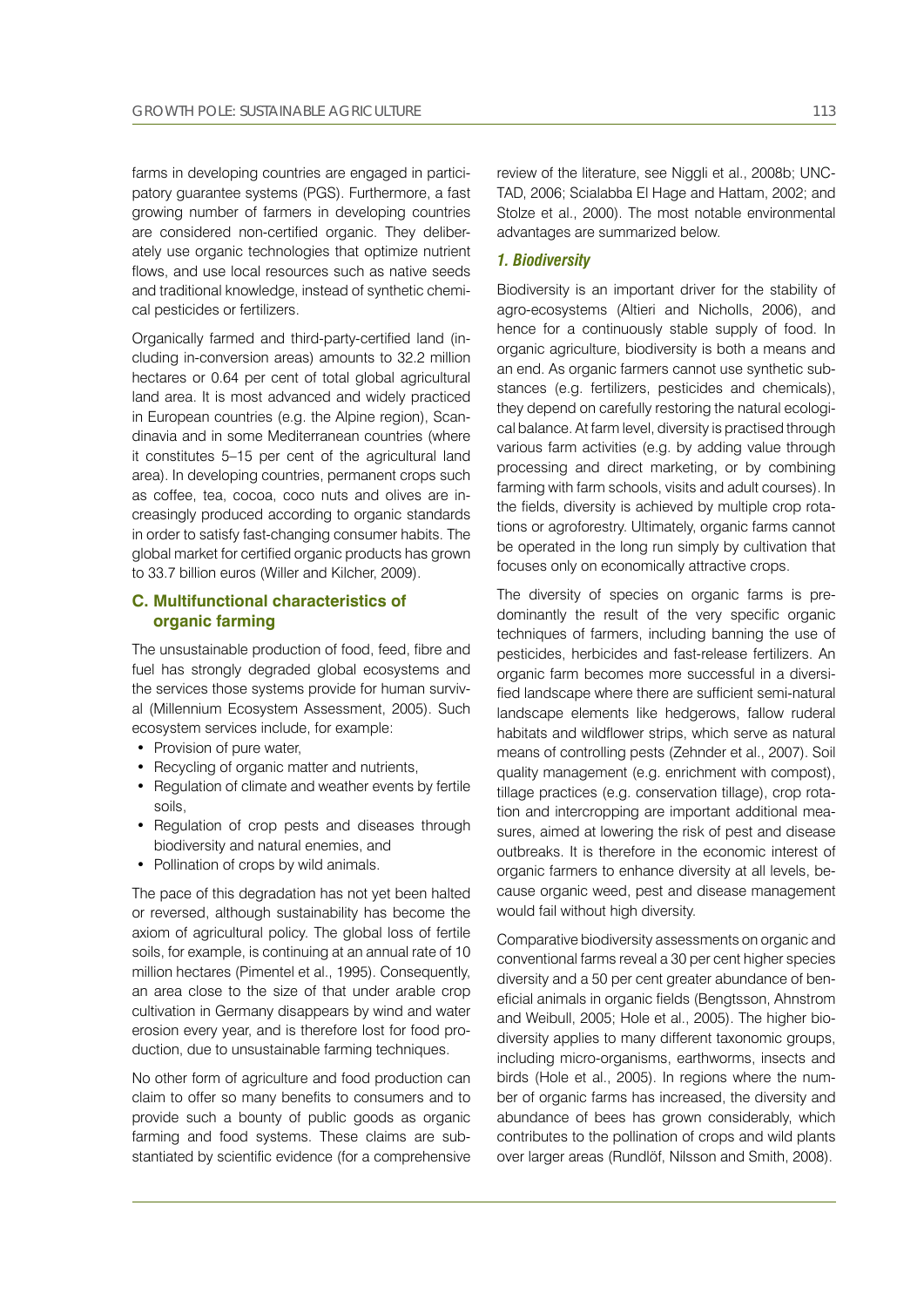### *2. Lower negative environmental impacts*

The high dependence of traditional farming on chemical fertilizers, herbicides and pesticides has caused considerable environmental damage. Due to the ban of chemical fertilizers on organic farms, 35 to 65 per cent less nitrogen leaches from arable fields into soil zones where it could degrade ground and drinking water quality (Drinkwater, Wagoner and Sarrantonio, 1998; Stolze et al, 2000). Other nutrient elements like potassium and phosphorous are not found in excessive quantities in organic soils, which increases their efficient use (Mäder et al., 2002). Since synthetic herbicides and pesticides are not applied in organic farms, they cannot be found in their soils, surface and groundwater.

#### *3. Stable soils – less prone to erosion*

Fertile soils with stable physical properties have become the top priority of sustainable agriculture. Essential conditions for fertile soils are vast populations of bacteria, fungi, insects and earthworms, which build up stable soil aggregates. There is abundant evidence from European, United States, Australian and African studies that organic farms and organic soil management enhance soil fertility. Compared to conventionally managed soils, organically managed ones show higher organic matter contents, higher biomass, higher enzyme activities of microorganisms, better aggregate stability, improved water infiltration and retention capacities, and less water and wind erosion (Edwards, 2007; Fliessbach et al., 2007; Marriott and Wander, 2006; Pimentel et al, 2005; Reganold, Elliot and Unger, 1987; Reganold et al, 1993; Siegrist et al., 1998). The fact that organic farmers use a plough periodically in order to bury weed roots and seeds does not render their soils more prone to erosion (Teasdale et al., 2007; Müller et al., 2007).

### *4. Carbon sequestration*

Organic farmers use different techniques for building up soil fertility. The most effective ones are fertilization by animal manure, by composted harvest residues and by leguminous plants as (soil) cover and (nitrogen) catch crops. Introducing grass and clover leys into the rotations as feedstuff for ruminants and diversifying the crop sequences, as well as reducing ploughing depth and frequency, also augment soil fertility. All these techniques also increase carbon sequestration rates in organic fields. Long-running field experiments in the United States and Europe reveal significant carbon gains in organically managed plots, whereas in the conventional or integrated plots soil organic matter is exposed to losses by mineralization (table 7). The average difference in the annual sequestration rate between the best organic and the worst conventional management in four field trials in Germany, Switzerland and the United States amounted to 590 kg of carbon (or 2.2 tons of CO<sub>2</sub>) per hectare of arable land. A further increase of carbon capture in organically managed fields can be measured by reducing the frequency of soil tillage. In the Frick experiment in Switzerland (table 7) the annual sequestration rate was jacked up to 3.2 tons of CO<sub>2</sub>/hectare per year by not turning the soil with a plough, but by preparing the seedbed by loosening the soil with a chisel plough instead.

## *5. More efficient use of nitrogen, less greenhouse gas emissions on organic farms*

In agro-ecosystems, mineral nitrogen in soils boosts crop productivity. Crop productivity has increased substantially through the use of heavy inputs of soluble fertilizers – mainly nitrogen – and synthetic pesticides. However, only 17 per cent of the 100 Mt of industrial nitrogen produced in 2005 was taken up by crops. The remainder was lost to the environment (Erisman et al., 2008). Between 1960 and 2000, the efficiency of nitrogen use for cereal production decreased from 80 per cent to 30 per cent. High levels of reactive nitrogen  $(NH<sub>4</sub>, NO<sub>3</sub>)$  in soils may contribute to the emission of nitrous oxides, and are a major source of agricultural emissions. The efficiency of fertilizer use decreases with increasing fertilization, because a large part of the fertilizer is not taken up by the plant but instead emitted into water bodies and the atmosphere.

In organic agriculture, the ban on industrially produced nitrogen and the reduced livestock density per hectare considerably decrease the concentration of easily available mineral nitrogen in soils, and thus,  $N_{2}$ O emissions. Furthermore, diversifying crop rotations with green manure improves soil structure and diminishes  $N_2$ O emissions. Soils managed organically are more aerated and have significantly lower mobile nitrogen concentrations, which further reduces  $N_{2}O$  emissions. As a result, the limited availability of nitrogen in organic systems requires careful, efficient management (Kramer et al., 2006). In a long-running field trial in Switzerland, lasting 32 years, the total nitrogen input into an organic arable crop rotation over 28 years was 64 per cent of the integrated/conventional rotation; the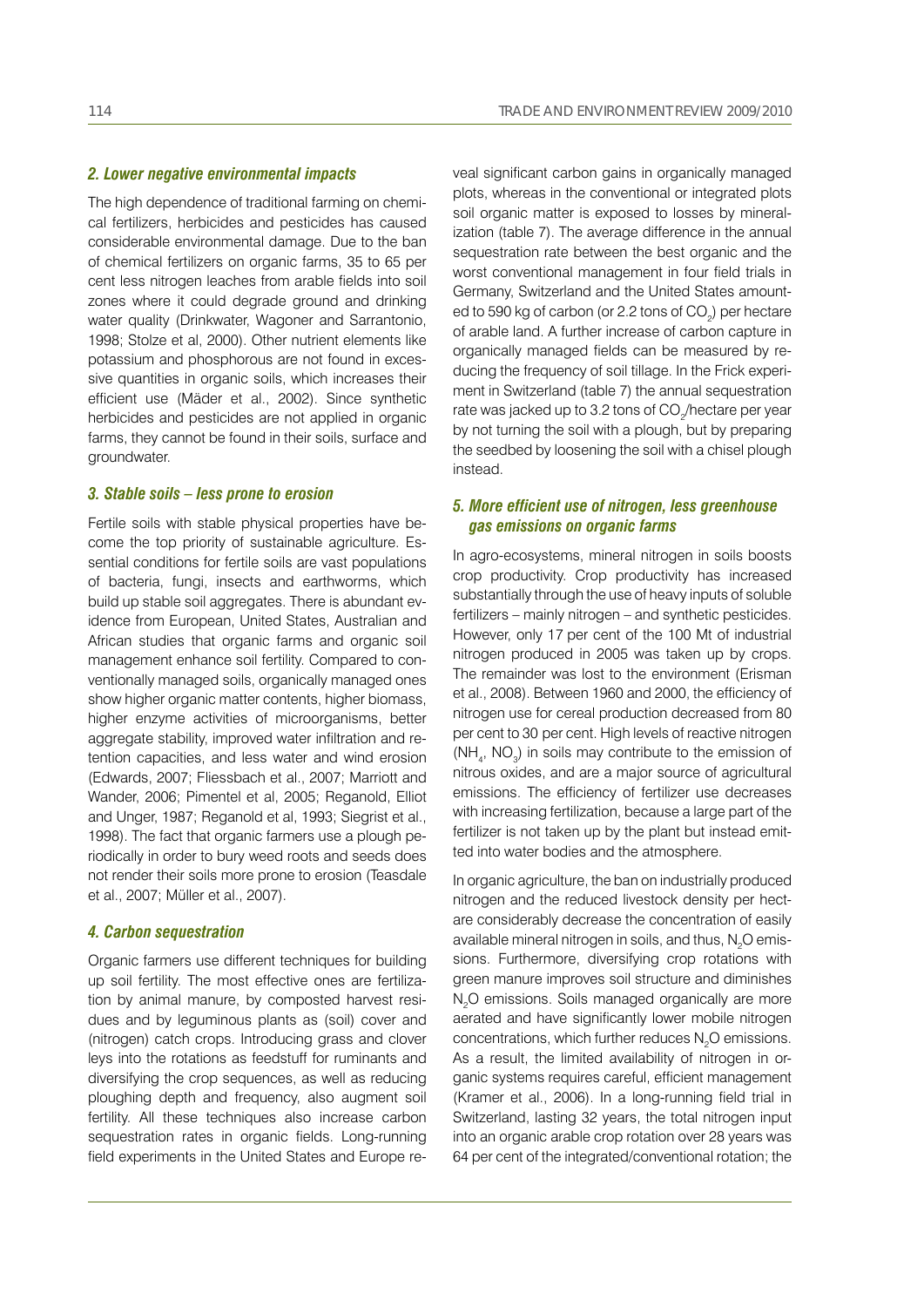| TADIC 7. COMPANSON OF SON CANON YAMS/10SSCS IN UNICIGIII IANIMIY SYSIGMS IN HGIU GAPGI MIGHIS                                                                                               |                                                                             |                                                                                 |                                                                     |
|---------------------------------------------------------------------------------------------------------------------------------------------------------------------------------------------|-----------------------------------------------------------------------------|---------------------------------------------------------------------------------|---------------------------------------------------------------------|
| <b>Field trial</b>                                                                                                                                                                          | <b>Components compared</b>                                                  | <b>Carbon gains</b><br>$(+)$ or losses $(-)$<br>(kg. of carbon/<br>ha per year) | <b>Relative yields</b><br>of respective<br>crop rotations<br>$(\%)$ |
| DOK <sup>a</sup> Experiment, Research Institute FiBL<br>and Federal Research Institute Agroscope<br>(Switzerland)<br>(Mäder et al., 2002; Fliessbach<br>et al., 2007)<br>Running since 1977 | Organic, with composted farmyard<br>manure                                  | $+42$                                                                           | 83                                                                  |
|                                                                                                                                                                                             | Organic, with fresh farm-yard manure                                        | $-123$                                                                          | 84                                                                  |
|                                                                                                                                                                                             | Integrated production, with fresh<br>farmyard manure and mineral fertilizer | - 84                                                                            | 100                                                                 |
|                                                                                                                                                                                             | Integrated production, stockless, with<br>mineral fertilizer                | $-207$                                                                          | 99                                                                  |
| <b>SADP,</b> <sup>b</sup> USDA-ARS, Beltsville, Maryland<br>(United States) (Teasdale et al., 2007)<br>Running 1994 to 2002                                                                 | Organic, reduced tillage                                                    | $+810$<br>$to + 1738$                                                           | 83                                                                  |
|                                                                                                                                                                                             | Conventional, no tillage                                                    | $\Omega$                                                                        | 100                                                                 |
| Rodale FST, Rodale Institute, Kurtztown,<br>Pennsylvania<br>(United States)<br>(Hepperly et al., 2006;<br>Pimentel et al., 2005)<br>Running since 1981                                      | Organic, with farmyard manure                                               | $+1218$                                                                         | 97                                                                  |
|                                                                                                                                                                                             | Organic, with legume-based<br>green manure                                  | $+857$                                                                          | 92                                                                  |
|                                                                                                                                                                                             | Conventional                                                                | $+217$                                                                          | 100                                                                 |
| Frick <sup>c</sup> Reduced Tillage Trial, Research<br>Institute FiBL, (Switzerland)<br>(Berner et al., 2008)<br>Running since 2002                                                          | Organic, with ploughing                                                     | $\mathbf{0}$                                                                    | 100                                                                 |
|                                                                                                                                                                                             | Organic, with reduced tillage                                               | $+879$                                                                          | 112                                                                 |
| Scheyern <sup>d</sup> Experimental Farm, University of<br>Munich, Germany (Rühling et al., 2005),<br>Running since 1990                                                                     | Organic                                                                     | $+180$                                                                          | 57                                                                  |
|                                                                                                                                                                                             | Conventional                                                                | $-120$                                                                          | 100                                                                 |

Note: Data given as C; for conversion into CO<sub>2</sub> multiply by 3.67.

a In the DOK trial, all plots started with exactly the same soil organic matter (SOM) content. In the organic treatment where the farmyard manure was applied as compost, the SOM slightly increased, whereas in the organic and integrated systems with fresh manure, the SOM slightly decreased. The integrated treatment with mineral fertilizers (stockless) showed a significant annual carbon loss. The difference between the best organic practice and the stockless integrated production was 249 kg of carbon/ha per year. DOK = bioDynamic, Organic and Conventional farming systems.

<sup>b</sup> SADP = Sustainable Agriculture Demonstration Project of the United States Department of Agriculture.

<sup>c</sup> In the Frick trial, only organic treatments are compared (ploughing versus reduced tillage). No conventional treatment is part of the comparison.

<sup>d</sup> In Scheyern, the experimental farm is separated into two parts: a conventional and an organic one. The organic rotation is situated on poorer soils, which explains the bigger differences in yields.

total organic yields over the same period were 83 per cent of the conventional ones. This demonstrated that organic farms use nitrogen in a more efficient and less polluting way (Mäder et al., 2002).

In a simplified scenario, a conversion of global agriculture to organic farming would reduce the greenhouse gas (GHG) emissions of the agricultural sector considerably and make agriculture almost GHG neutral (Niggli et al., 2009). GHG emissions in CO<sub>2</sub> equivalents, stemming from the production and application of nitrogen fertilizers from fossil fuel, are estimated to be 1,000 million tons (2 per cent of total global GHG emissions). These emissions would not occur using an organic approach, so that the GHG emissions of agriculture would be reduced by roughly 20 per cent. Another 40 per cent of the GHG emissions of agriculture could be mitigated by sequestering carbon into soils. For the assumption we calculate a modestly increased sequestration rate of 100 kg of carbon/ha per year for pasture land and 200 kg of carbon/ha per year for arable crops (see table 6). By combining organic farming with reduced tillage, the sequestration rate can be increased to 500 kg of carbon/ha per year in arable crops as compared to ploughed conventional cropping systems. This would reduce GHG emissions by another 20 per cent.

The scenario described above would mitigate total global GHG emissions by 6 to 9 per cent (from 2008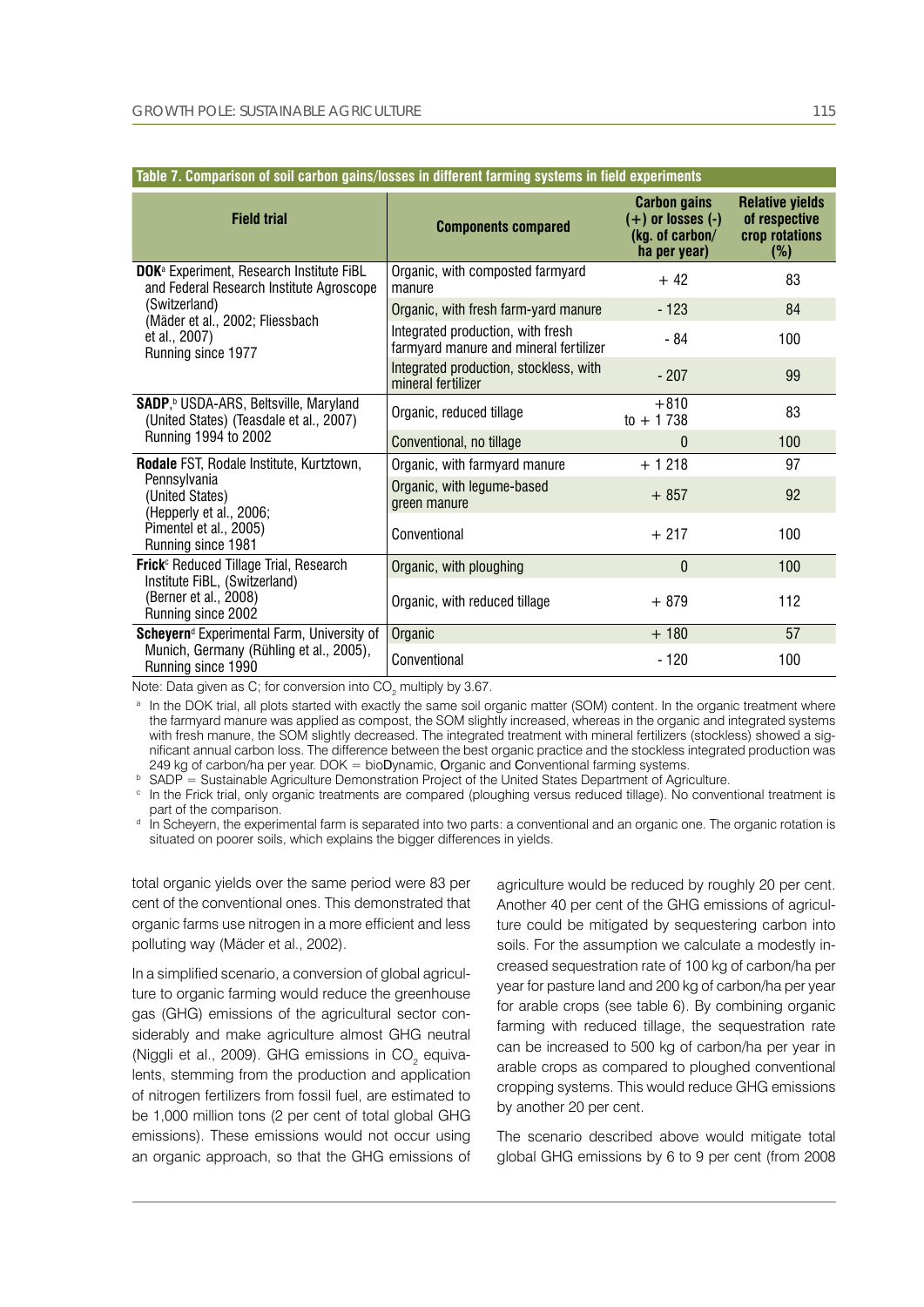levels). In an in-depth study for Austria, a conversion to organic farming was modelled to reduce the Austrian GHG emissions by 3 per cent (Freyer and Dorninger, 2008). With the much higher sequestration rates as measured in the Rodale experiment in Pennsylvania (table 7), LaSalle and Hepperly (2008) estimated the potential for mitigation from organic agriculture to be 25 per cent of the total GHG emissions of the United States. This spread of the mitigation potential of different scenarios demonstrates that organic farming is an important option in a multifunctional approach to climate change.

### **D. Organic farms are well adapted to climate change**

As a result of climate change, agricultural production is expected to face less predictable weather conditions than experienced during the last century. South Asia and Southern Africa, in particular, are expected to be the worst affected by negative impacts on important crops, with possibly severe humanitarian, environmental and security repercussions (Lobell et al., 2008).

Thus the adaptive capacity of farmers, farms and production methods will become especially important to cope with climate change. As unpredictability in weather events will increase, robust and resilient farm production will become more competitive and farmers' local experiences will be invaluable for permanent adaptation. Organic agriculture stresses the need to use farmer and farmer-community knowledge, particularly about such aspects as farm organization, crop design, manipulation of natural and semi-natural habitats on the farm, use or even selection of locally appropriate seeds and breeds, on-farm preparation of fertilizers, natural plant strengtheners and traditional drugs and curing techniques for livestock, as well as innovative and low-budget technologies. Tengo and Belfrages (2004) describe such knowledge as a "reservoir of adaptations".

Techniques for enhancing soil fertility help to maintain crop productivity in case of drought, irregular rainfall events with floods and rising temperatures. Soils under organic management retain significantly more rainwater thanks to the "sponge properties" of organic matter. Water infiltration capacity was 20 to 40 per cent higher in organically managed *loess* soils in the temperate climate of Switzerland when compared to conventional farming (Mäder et al., 2002). Pimentel et al. (2005) estimated the amount of water held in the upper 15 cm of soil in the organic plots of the Rodale experiment at 816,000 litres/ha. This water reservoir was most likely the reason for higher yields of corn and soybean in dry years. During torrential rains, the rate of water capture in the organic plots was approximately 100 per cent higher than in the conventional ones (Lotter, Seidel and Liebhardt, 2003). This significantly reduced the risk of floods, an effect that could be very important if organic agriculture were practiced over much larger areas. Similar findings, that organic farming improves the physical properties of soils and therefore the drought tolerance of crops, were made in on-farm experiments in Ethiopia, India and the Netherlands (Pulleman, et al., 2003; Eyhorn, Ramakrishnan and Mäder, 2007; Edwards, 2007).

The capacity of farms to adapt to climate change depends not only on soil qualities, but also on their diversity of species and diversification of farm activities. The parallel farming of many crop and livestock species greatly reduces weather-induced risks. Landscapes rich in natural elements and habitats buffer climate instability effectively. New pests, weeds and diseases – the results of global warming – are likely to be less invasive in natural, semi-natural and agricultural habitats that contain a high number and abundance of species (Zehnder et al., 2007; Altieri, Ponti and Nicholls, 2005; Pfiffner, Merkelbach, and Luka, 2003).

### **E. Can organic farming feed the world?**

The fast growing human population gives rise to the crucial question as to whether organic farming could feed the world. The indisputable advantages of organic farming in delivering public goods and services shrink if too much land is needed to produce food. The question of the productivity of organic systems was addressed by a group of scientists led by Professor Ivette Perfecto at Michigan University. Analysing the yields of hundreds of plot and farm experiments, and comparing organic and conventional farming, they concluded that organic agriculture could feed considerably more people than the current world's population of 6.7 billion (Badgley et al., 2007). According to other review papers, yields of organic crops may be reduced by 30 to 40 per cent in intensively farmed regions under best geo-climatic conditions. In less favourable crop growing regions, organic yields tend to match conventional ones. In the context of subsistence agriculture, and in regions with periodic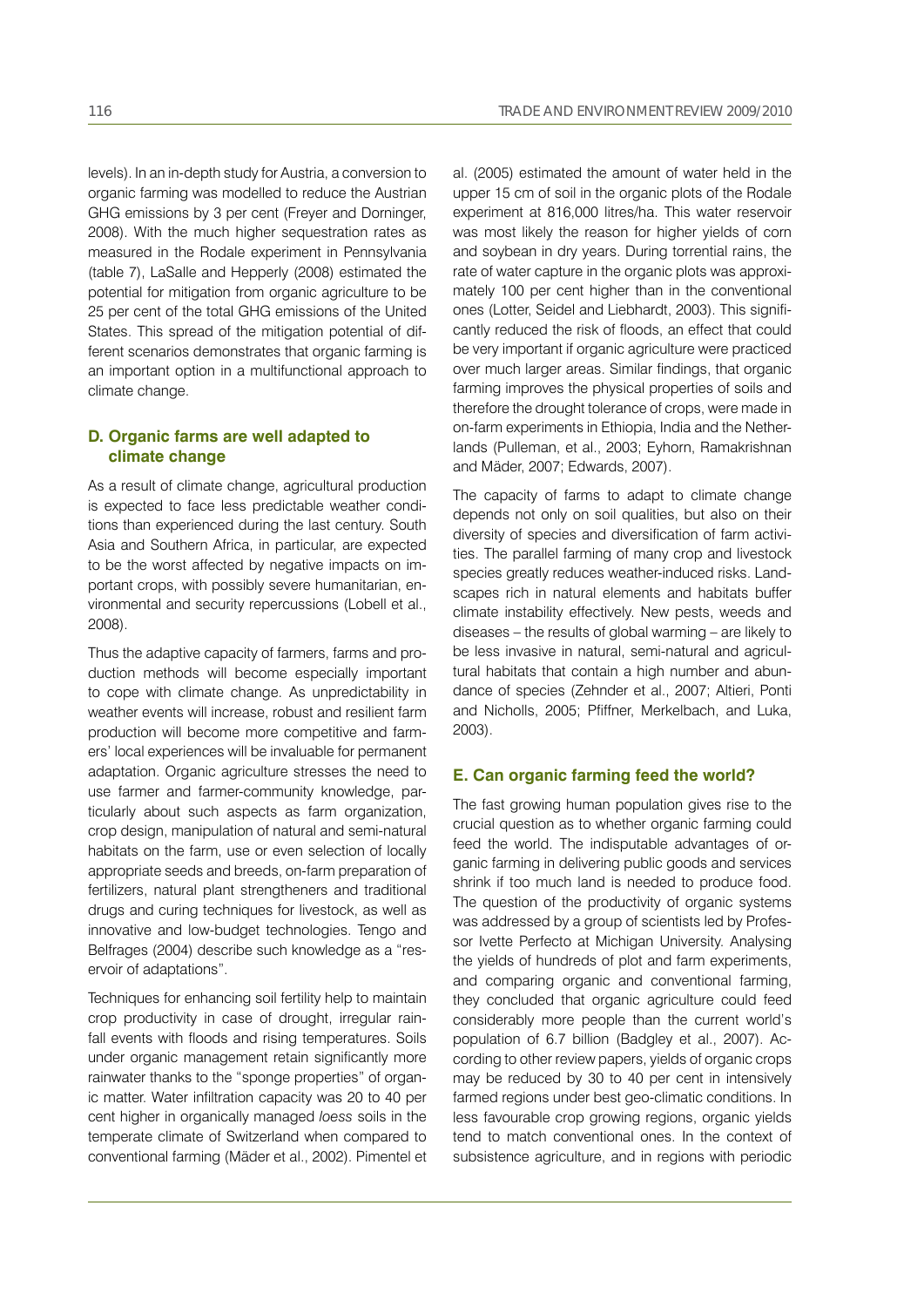disruptions of water supply (droughts, floods), organic agriculture is competitive vis-à-vis conventional agriculture, and often superior with respect to yields. The Capacity Building Task Force (CBTF) on Trade, Environment and Development of UNEP and UNC-TAD recently published the results of numerous case studies showing that, in comparison to traditional subsistence farming, yields were more than double (with a mean of 116 per cent) by applying organic farming practices, especially through more diverse crop rotations, integration of legumes and through closing the cycles of plant nutrients and organic matter on farms or in regions. (For data on the competitiveness and performance of organic agriculture see, for example, Badgley et al., 2007; Halberg et al., 2006; UNEP-UNCTAD, 2008b.)

The picture painted by many critics of organic farming, that it is unproductive and technophobic, is misleading. In many cases, organic farming is very productive. In addition, organic farming systems use many modern technologies like bio-pesticides, natural fertilizers and parasitic or predatory insects or microorganisms in a smart way. Even in the case of highly controversial technologies like genetic engineering, organic farming uses selectively some tools (e.g. molecular markers in breeding or in the diagnosis of pest and disease incidence in crops and livestock). Actually, there is no contradiction between organic rules and cutting-edge technologies. Technologies are banned in cases where risks are increased, where precaution is necessary and prevention offers better solutions. The ban of synthetic nitrogen showcases this strategy: organic farmers manage nitrogen derived from organic matter, soils and legumes more carefully and with fewer losses, as nitrogen is scarce. As a result, organically managed soils are more fertile and resilient to diseases and drought. This also makes organic farmers independent of rising oil prices and imported synthetic inputs, and reduces the environmental impact of farming considerably (Granstedt, 2006; Crews and Peoples, 2004).

The overall concept of organic agriculture offers ample scope to increase the productivity of farms on the basis of eco-functional intensification. In conventional farming, "intensification is understood primarily as using a higher input of nutrient elements and of pesticides per land unit. It also means more energy (direct for machinery and indirect for inputs). Finally, it focuses on better exploiting the genetic variability of plants and animals; to do so, all available breeding

techniques, including genetic engineering, are used" (Niggli et al., 2008b). Eco-functional intensification on the other hand "means, first and foremost, activating more knowledge and achieving a higher degree of organization per land unit. It intensifies the beneficial effects of ecosystem functions including biodiversity, soil fertility and homeostasis. It uses the self-regulating mechanisms of organisms and of biological or organizational systems in a highly intensive way. It closes material cycles in order to minimize losses (e.g. compost and manure). It searches for the best match between environmental variation and the genetic variability of plants and livestock" (Niggli et al., 2008b).

As in all food and farming systems, progress is the result of scientific research and educational activities. Technology and knowledge which is well adapted to organic food chains is not among the priorities of public and private funding. Thus it is completely underdeveloped in most parts of the world. Even in Europe, where organic farming research is the most advanced, annual spending for organic food and farming research is less than 80 million euros (Niggli et al., 2008b) – probably less than 1 per cent of private and public research and development (R&D) budgets.

## **F. Conclusions**

Recently, the CBTF made 35 recommendations to developing-country governments on how they could promote their organic agricultural sector (UNEP-UNCTAD CBTF, 2008a). These recommendations are globally applicable, as comparable institutional, economic and political obstacles to organic farming are common in all countries. Many of them are lowcost measures which can be integrated into existing policies and implemented by existing organizations or units.

In the author's view, the most important actions concern the shift of publicly funded research and extension work towards a focus on sustainable ecosystembased agriculture. This will create many novel solutions to bottlenecks that reduce the productivity of organic and near-organic sustainable food and farming systems. Organic food chains and organic production systems have to be analysed using cutting-edge scientific approaches, and their impact on landscapes, rural areas and society should be modelled. Governments should give incentives to scientists, teachers and advisers to value farmers' knowledge and sup-